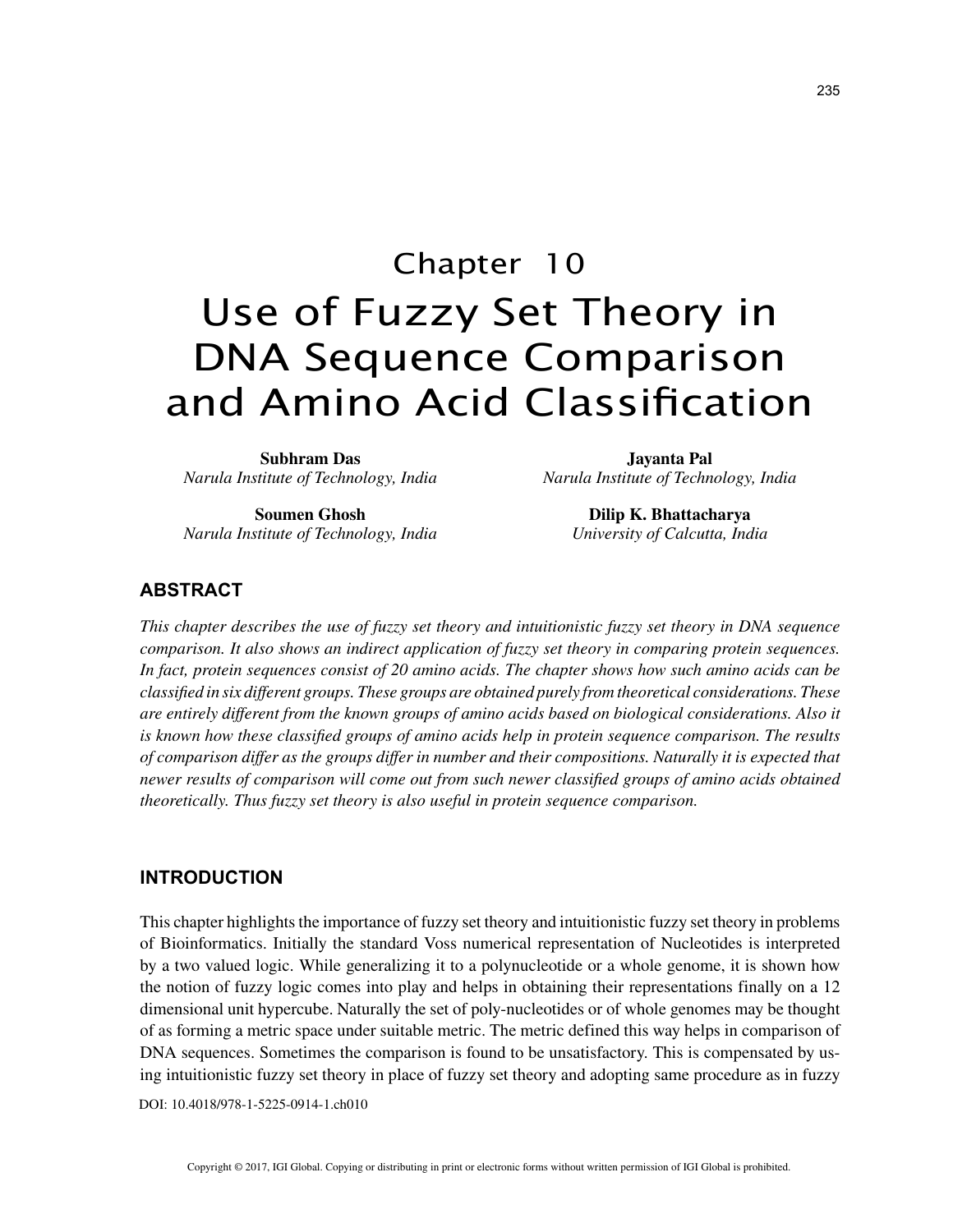#### *Use of Fuzzy Set Theory in DNA Sequence Comparison and Amino Acid Classification*

set theory. Next two valued logic of Voss representation is extended from Nucleotides to amino acids. Using Fuzzy set theory each amino acid is ultimately represented on a 240 dimensional hypercube. Using Euclidean measure on the set of amino acids, each having such 240 components, the amino acids are classified in different groups based on similarity measures. Such groups are finally used in protein sequence comparison. This is the general perspective behind the introduction of the chapter. However the main objective of the chapter is to show application of fuzzy set theory and intuitionistic fuzzy set theory in DNA and Protein sequence comparison.

## **BACKGROUND**

DNA is usually presumed to be the critical macromolecular target for carcinogenesis and mutagenesis. To predict sequence changes induced by different agents, it is imperative to have quantitative measures to compare and contrast the different DNA sequences. In addition, the very rapid rise in available DNA sequence data has also made the problem more emerging and interesting too. Again the character of a whole genome is not reflected from a particular type of its gene. So for the purpose of comparison whole genomes are to be considered. But the main problem in genome sequence comparison lies in the fact that the lengths of the corresponding sequences may be too large and at the same time lengths may differ from sequence to sequence. Obviously the main target is to convert whole genome sequence of any length to a desired sequence of a manageable size. This will definitely make the process of comparison of sequences much simpler and manageable too. Let us describe how this is achieved.

## **Two Valued Logic in Voss Representation**

It is known that DNA and RNA are made of codons, each of which is a triplet of nucleotides, having the possibility to be one of four nucleotides  $\{T, C, A, G\}$  in the case of DNA and  $\{U, C, A, G\}$  in the case of RNA (A: adenine; C: cytosine; G: guanine; T: thymine; U: uracil). In Voss representation (Voss, 1992) nucleotides T/U, C, A, G are represented as  $(1,0,0,0)$ ,  $(0,1,0,0)$ ,  $(0,0,1,0)$  and  $(0,0,0,1)$  respectively. It may be argued that when T/U is written as  $(1, 0, 0, 0)$ , it is meant that T/U is understood fully but C, A, G are not understandable at all. Thus for T/U, C, A, G taken in this order T/U is given the value 1 and others are given value 0. The same argument may be given to C, A, G also. Thus a two valued logic using binary 1, 0 works well and a single codon (a combination of three nucleotides) is represented on a 12 dimensional unit hypercube and is expressed by crisp values 1 and 0. Naturally if it is polynucleotide or a whole genome consisting of n codons, it is represented on a 12n dimensional hypercube and the process becomes unmanageable if n is large. This is definitely a drawback in the representation procedure. The second and most important difficulty arises when one tries to compare two polynucleotides of different lengths. In fact, in this case, they are represented on spaces of different dimensions. So the process of comparison is no longer applicable. Obviously both types of difficulties could be avoided, had the representation been made on a single 12 dimensional hypercube. This is the reason why, for representation of a polynucleotide or a whole genome, always a 12 dimensional hypercube is chosen. As a matter of fact, necessity of introducing fuzzy set theory is realized in the process of representing a polynucleotide consisting of finite number of codons, n say, on a single 12 dimensional hypercube. This is the background of fuzzy polynucleotide space as introduced by Torres and Nieto (2003).